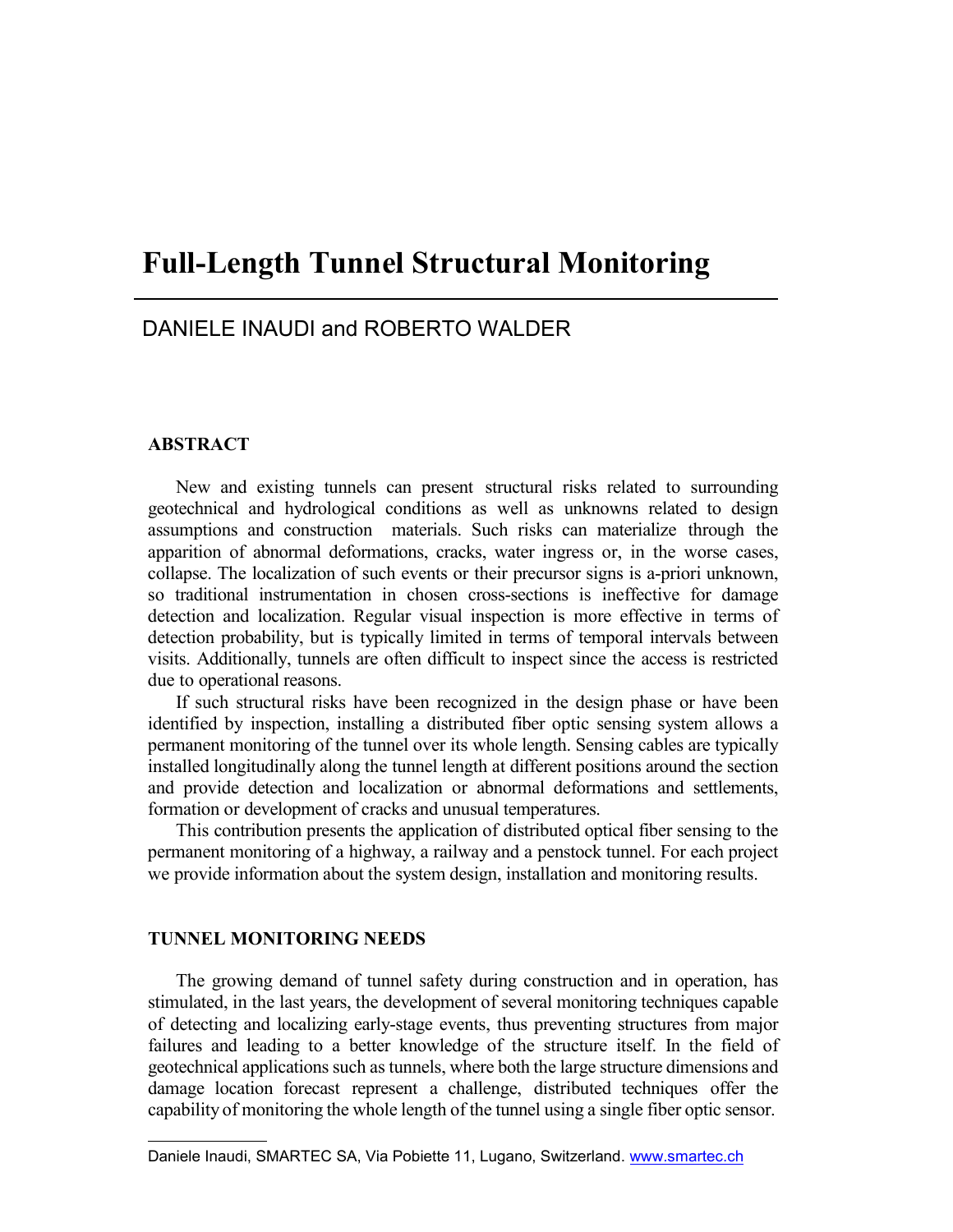Thus, using a limited number of very long sensors, it is possible to monitor structural and functional behavior of tunnels with a high measurement and spatial resolution at a reasonable cost [1]. Typical needs in tunnel monitoring include: detection and localization of cracks in concrete lining, monitoring horizontal and vertical deformations, convergence monitoring, joint movements and localization of water ingress points. All those events are unpredictable in their location. It is therefore unpractical to address those using traditional point sensor installed at some predefined locations, since events can occur in-between those instrumented sections [2]. The common practice is therefore to rely on regular visual inspection. This, however, often requires to stop traffic in the tunnel and this strongly limits the frequency of such inspections. A permanent and autonomous monitoring system able to cover the whole length of the tunnel, therefore present real operational and safety advantages.

#### **DISTRIBUTED STRAIN SENSING**

Unlike electrical and localized fiber optic sensors, distributed sensors offer the unique characteristic of being able to measure physical parameters along their whole length, allowing the measurements of thousands of points using a single transducer.

The most developed technologies of distributed fiber optic sensors are based on Raman and Brillouin scattering [3]. Both systems make use of a non-linear interaction between the light and the silica material of which a standard optical fiber is made. If light at a known wavelength is launched into a fiber, a very small amount of it is scattered back at every point along the fiber. The scattered light contains components at wavelengths that are different from the original signal. These shifted components contain information on the local properties of the fiber, in particular its strain and temperature. For strain and deformation monitoring, Brillouin scattering is the only option, since Raman is only sensitive to temperature.

# **Brillouin Distributed Strain Technology**

Brillouin scattering sensors show an interesting potential for distributed strain and temperature monitoring. Systems able to measure strain or temperature variations of fibers with length exceeding 50 km with spatial resolution down to 1m, are now demonstrating their usefulness in field applications. Brillouin scattering is the result of the interaction between optical and sound waves in optical fibers. Thermally excited acoustic waves (phonons) produce a periodic modulation of the refractive index. Brillouin scattering occurs when light propagating in the fiber is diffracted backward by this moving grating, giving rise to a frequency-shifted component by a phenomenon similar to the Doppler shift. This process is called spontaneous Brillouin scattering. Acoustic waves can also be generated by injecting in the fiber two counter-propagating waves with a frequency difference equal to the Brillouin shift. Through electrostriction, these two waves will give rise to a traveling acoustic wave that reinforces the phonon population. This process is called stimulated Brillouin amplification. If the probe signal consists in a short light pulse and its reflected intensity is plotted against its time of flight and frequency shift, it will be possible to obtain a profile of the Brillouin shift along the fiber length.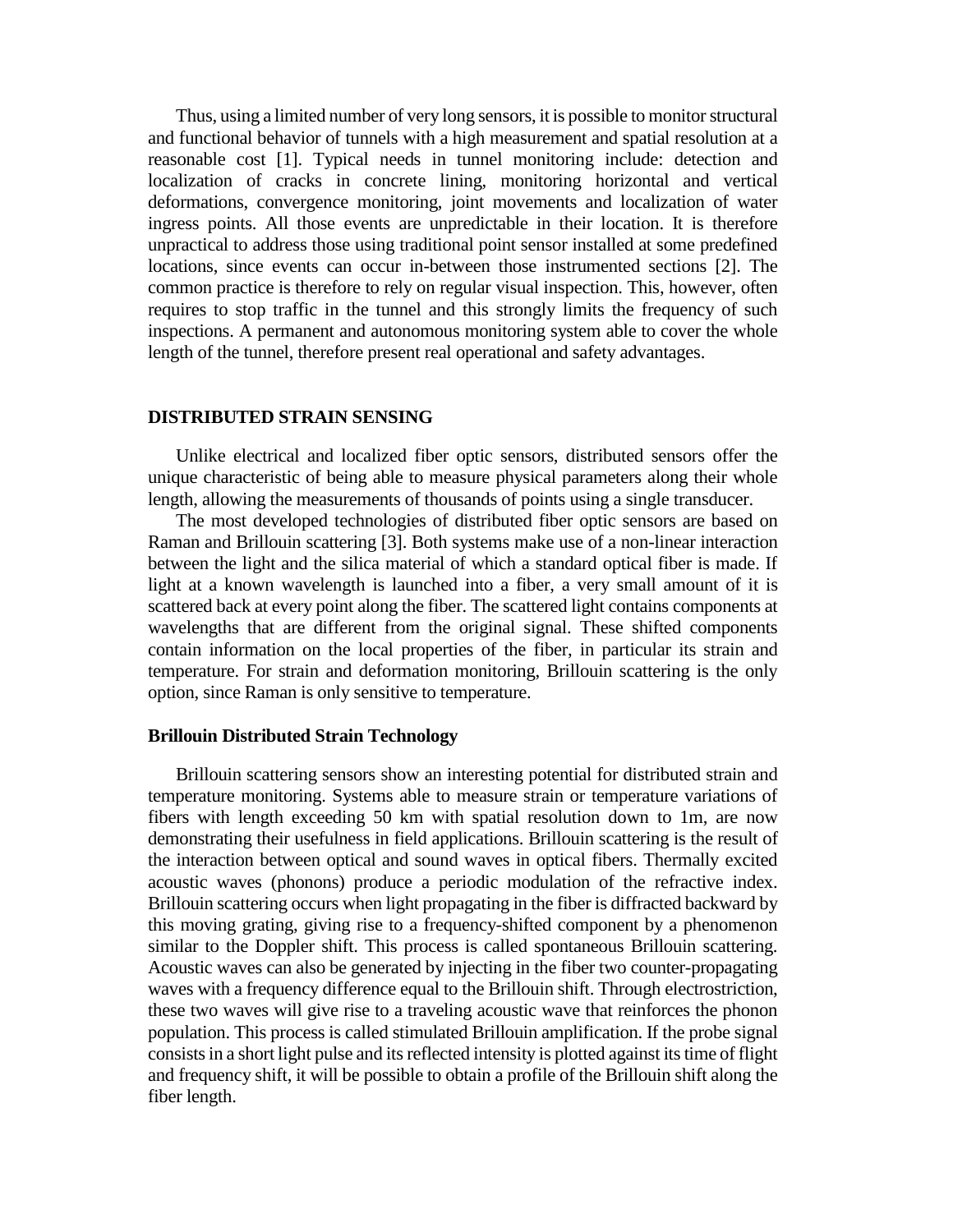# **Sensing Cables**

Since the Brillouin frequency shift depends on both the local strain and temperature of the fiber, the sensor setup will determine the actual sensitivity of the system. For measuring temperatures, it is sufficient to use a cable designed to shield the optical fibers from an elongation of the cable. The fiber will therefore remain in its unstrained state and the frequency shifts can be unambiguously assigned to temperature variations. Measuring distributed strains requires a specially designed sensor. A mechanical coupling between the sensor and the host structure along the whole length of the fiber has to be guaranteed. The next section will introduce different cable designs to measure strain and temperature in different applications.

Traditional fiber optic cable design aims to the best possible protection of the fiber itself from any external influence. In particular, it is necessary to shield the optical fiber from external humidity, side pressures, crushing and longitudinal strain applied to the cable. These designs have proven very effective in guaranteeing the longevity of optical fibers used for communication and they can be used as sensing elements for monitoring temperatures in the  $-40^{\circ}$ C to  $+80^{\circ}$ C range, in conjunction with Brillouin or Raman monitoring systems. For Brillouin scattering systems, it is important to guarantee that the optical fiber does not experience any strain that could be misinterpreted as a temperature change due to the cross-sensitivity between strain and temperature. On the other hand, the strain sensitivity of Brillouin scattering prompts to the use of such systems for distributed strain sensing, a goal contradicting all experience from telecommunication cable design, where the exact opposite is required. When sensing distributed strain it is necessary to simultaneously measure temperature to separate the two components. This is usually obtained by installing a strain and a temperature sensing cables in parallel. Some cable design combines the two functions into a single packaging, or make use of distributed Raman sensing for temperature monitoring. Figure 1 illustrates several distributed strain sensing cables.

#### **Data Management and Visualization Software**

The main functions of data management software are aimed to measure distributed sensors automatically and process the large amount of data automatically to detect and localize the undesired events. The operator can view in real time the sensors' measurement history in graphical form (as in the example of Figure 2). Software is also able to trigger alerts (message, mail and phone call) and show warnings on the display. Warnings can be generated for different types of events, including: strain, temperature,



Figure 1. Examples of distributed strain sensing cables.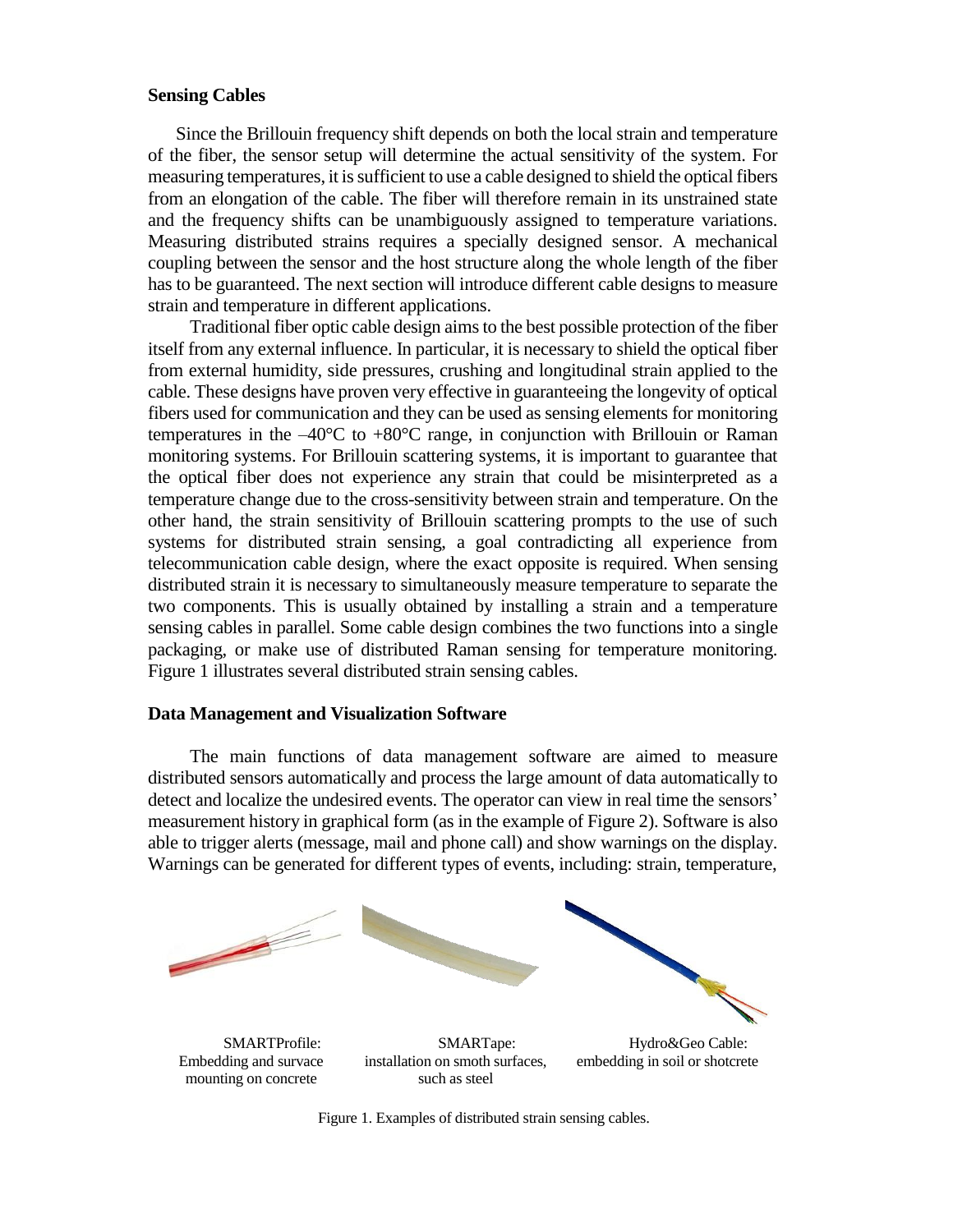

Figure 2. Examples User Interface for distributed monitoring of a tunnel (San Salvatore Tunnel, see below for details), colors indicate level of strain recorded as a function of position. Two sections are instrumented in this case.

leakage and cracks. The software is able to combine measurements from different sensing cables, to obtain complex results, such as temperature compensated strains. Another data analysis module is dedicated to the detection of cracks from distributed strain data [4]. The software stores all information related to a sensor in a single database structure. All data can be easily accessed from third-party software for further analysis or integration in SCADA systems.

# **APPLICATION EXAMPLES**

# **San Salvatore Tunnel**

A portion of the concrete lining of the San Salvatore tunnel collapsed in June 2017 due to water accumulation (see Figure 3). To enable prevention of similar events, it was decided to install distributed fiber optic sensors on the tunnel liner for a continuous, remote and automatic monitoring.



Figure 3. Local collapse of the San Salvatore Tunnel vault.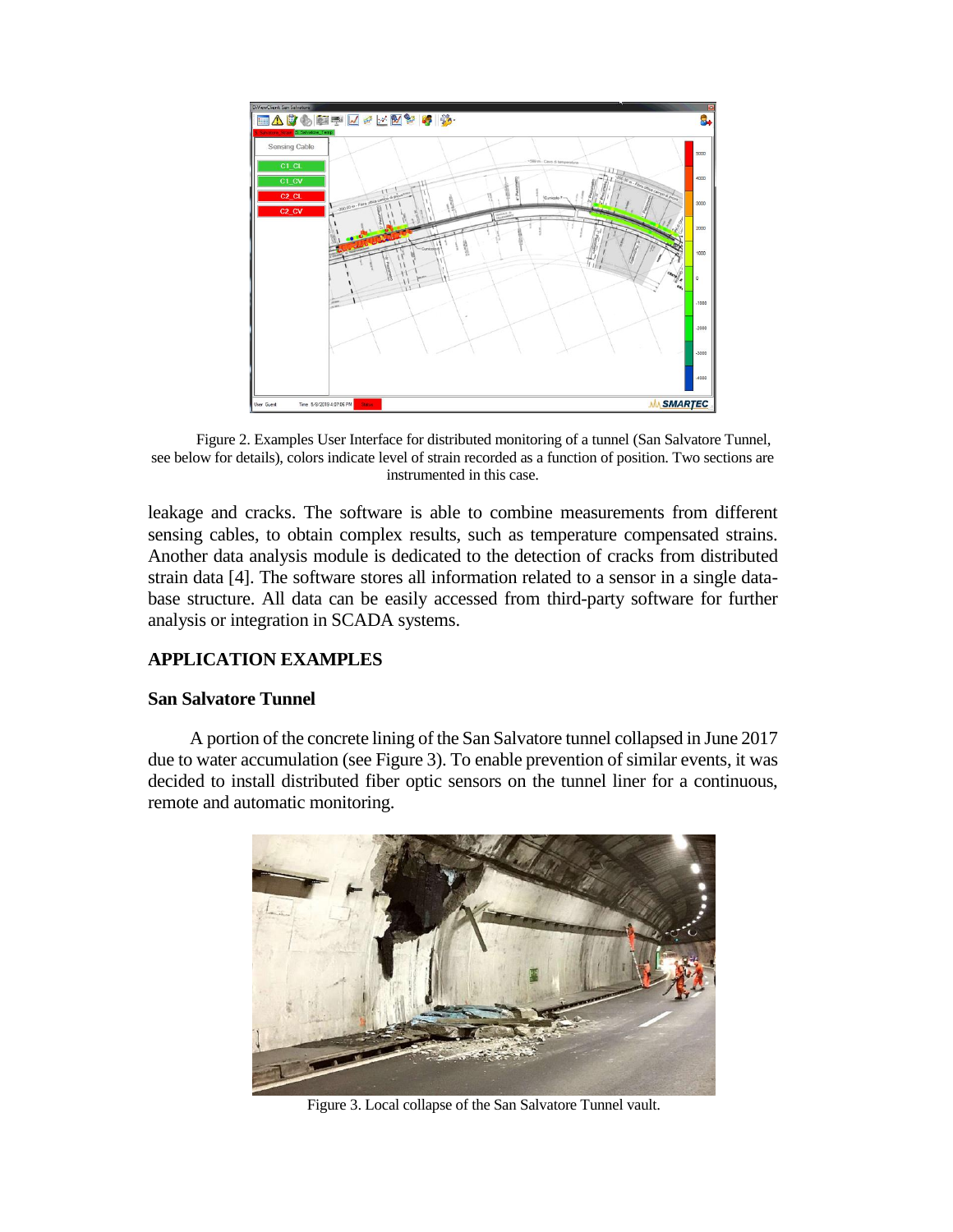

Figure 4. SMARTProfile sensor installation on the tunnel lining.

The A2 motorway, so-called Gotthard route, is one of the most important northsouth transport arteries in Europe and one of Switzerland's busiest motorways. Thousands of car and lorry drivers use the route on a daily basis, which runs from Basle via Lucerne, then through the Gotthard tunnel to Lugano and continues on the Italian side in the direction of Milan. This heavily traffic stressed route passes through the San Salvatore Tunnel in Ticino.

The tunnel built in 1968 is currently under restoration and this represents a challenge for the two 1,730 m long twin-lane bores, particularly regarding the construction materials used at that time. Due to water penetration accumulated behind the concrete lining, a portion of the lining along the fast lane collapsed on June 2017. Immediately following that event the Swiss Federal Roads Office defined urgent measures deemed to mitigate the risk that a similar event could be repeated elsewhere in the tunnel. Among all the urgent safety measures to be taken it was decided to install distributed fiber optic sensors onto the tunnel liner for a continuous and automatic monitoring of the tunnel structural condition.

Two lines of distributed fiber optic sensors are now tightly affixed onto the tunnel lining and allow detection and localisation every 1 meter of concrete lining deformation and cracks formation due to any hydrostatic pressure behind the lining (Figure 4). The sensing cable is glued to the concrete suface along the whole length, allowig continuous transfer of strain from concrete to the sensing fiber. In case of cracks, the sensor partially debonds and provides evidence of the crack formation through the apparition of a localized strain peak. The monitoring system allows a fully automatic and continuous monitoring of the tunnel integrity and provides a rapid and effective response to potential defects and failure/collapse, thus increasing the safety of the structure and its users. The monitoring unit, installed in the control room at the entrance of the tunnel, performs a measurement automatically every 15 minutes approximatelly. The recorded strains are compared to a baseline and significant variations are immediatelly reported via email to the responsible engineers. The effects of temperature variations, both seasonal and daily, are compensated using a temperature sensing cable installed in an existing cable tray. An example of result is illustrated in figure 5. For most of the sections under exam, approximately 250m long, the strain variations are in the order of 100-200 microstrains and well correlated with temperature variations.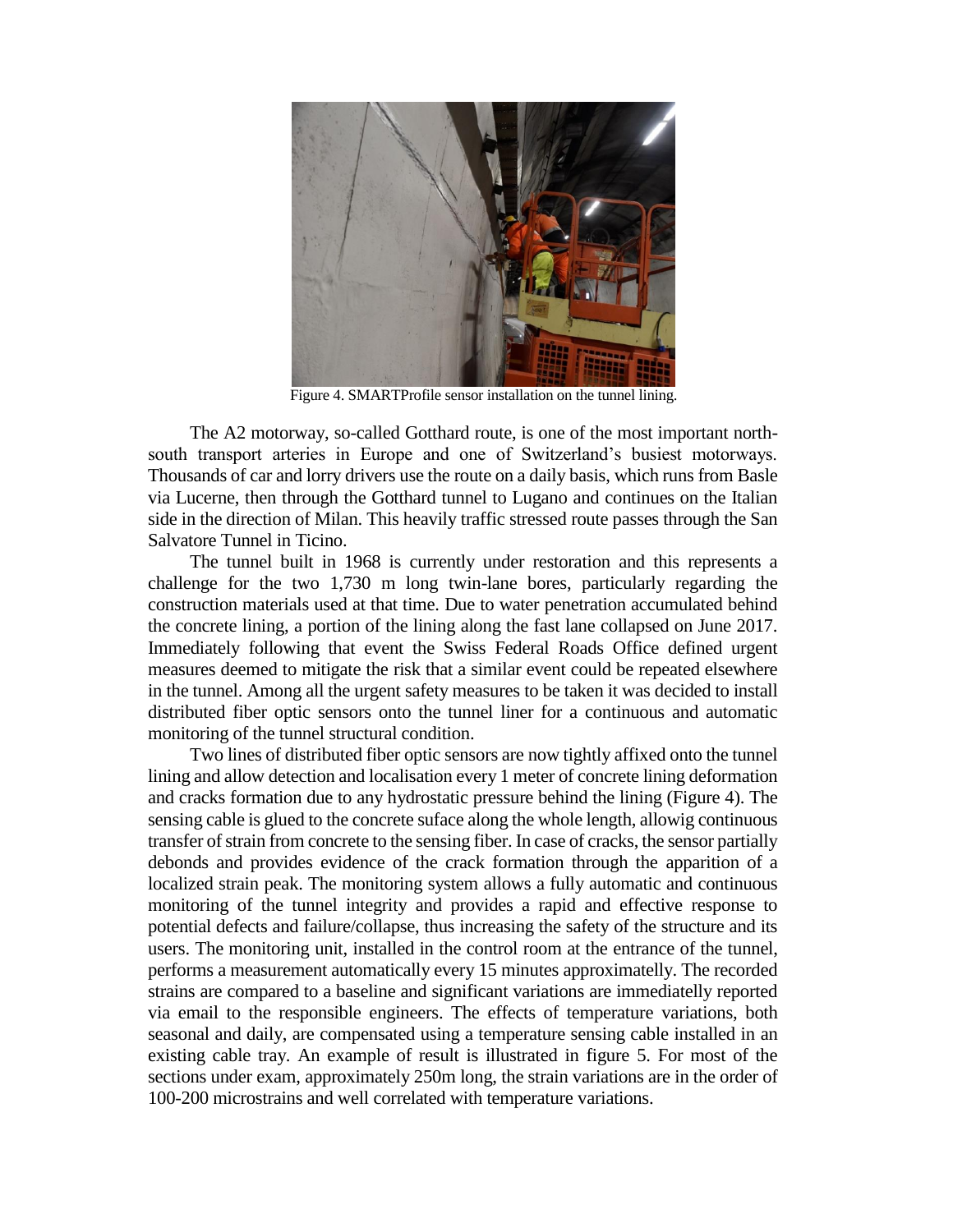

Figure 5. Strain variations in a localized section of the San Salvatore Tunnel. Strain peaks are correlated with small crack mouvements.

At some locations strain peak are clearly visible and indicative of small crack mouvements. Since craks produce a very concentrated strain, the recorded values are very high, even if the cracks only open by a fraction of mm. The data analysis software is able to identify and localize the onset of new cracks that were not previously identified.

## **Barcelona High-Speed Rail Tunnel**

The main aim of the monitoring in this project is to provide a distributed system able to increase knowledge on the structural behaviors. The main monitoring parameter is average strains distribution in five longitudinal lines, two on the side walls and one on the floor, between the two rail lines. This system was installed in 2010. In order to perform automatic and centralized monitoring of about 12km of SMARTprofile sensor divided in several sections, the client decided to install the DiTeSt reading unit with a 16 channels optical switch. Measurements are carried out automatically and continuously.

As shown in Figure 6, the sensors are installed in a broken line pattern connecting to both the tunnel lining and the vertical support columns. In this way, the relative movements between the two can be detected and localized.



Figure 6. Sensor installation in the high-speed rail tunnel in Spain.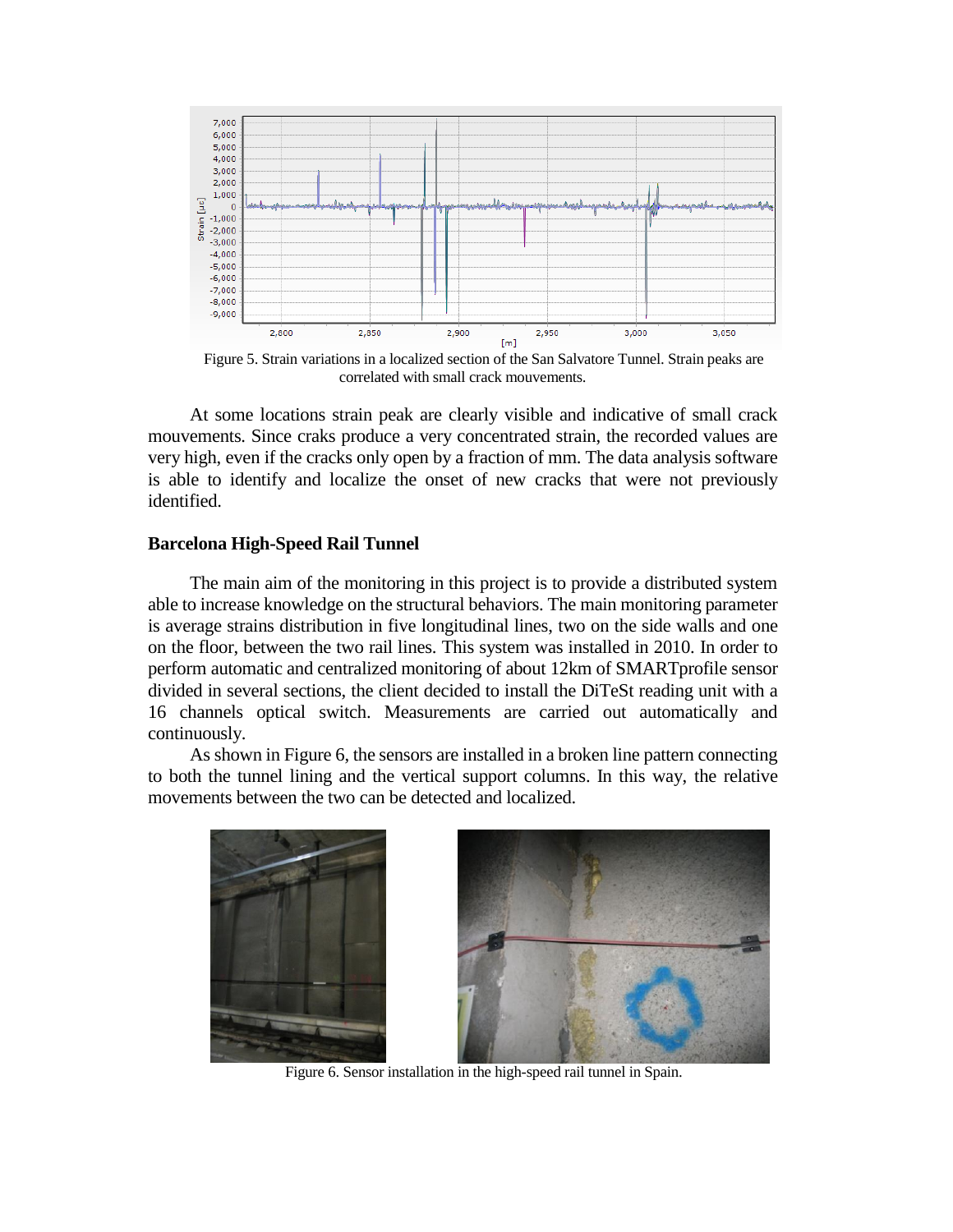## **Penstock in Switzerland**

During a normal inspection, one expert detected a crack in a penstock located in the Swiss Alps. This crack was located in a horizontal armored section of an underground penstock. This started a complete non-destructive test of the 200m long section, which revealed that no welds were 100% free of micro-cracks. This can be explained by a landslide that occurred in the surrounding land at a speed of about 0.5 mm/year. It was therefore decided to seal all welds with an elastic strip made of rubber and capable of up to 300% elongation. These rubber strips have been glued on each weld, including those with no cracks.

To allow continuous monitoring of this section and of the welds it was decided to implement a monitoring system based on conventional sensors (measuring pressure and flow around the penstock), but also a distributed strain sensing system installed along the whole disturbed length [5]. Four lines of sensing cables were installed inside the penstock as visible in Figure 11. An additional sensor line was installed in a nearby inspection gallery that is also experiencing cracking.

The system has been in operation for three years and the resulting data is continuously assessed according to a pre-defined protocol to identify any new behavior that could be indicative of crack movements [6]. An example of data visualization is presented in Figure 12. The vertical lines represent areas of higher strain. It can be noticed that those lines are continuous over the whole time period, indicating that no new high strain area has appeared.



Figure 7. Penstock equipped with four lines of longitudinal strain sensing cables. The white circumferential strips are the sealing rubber bands.